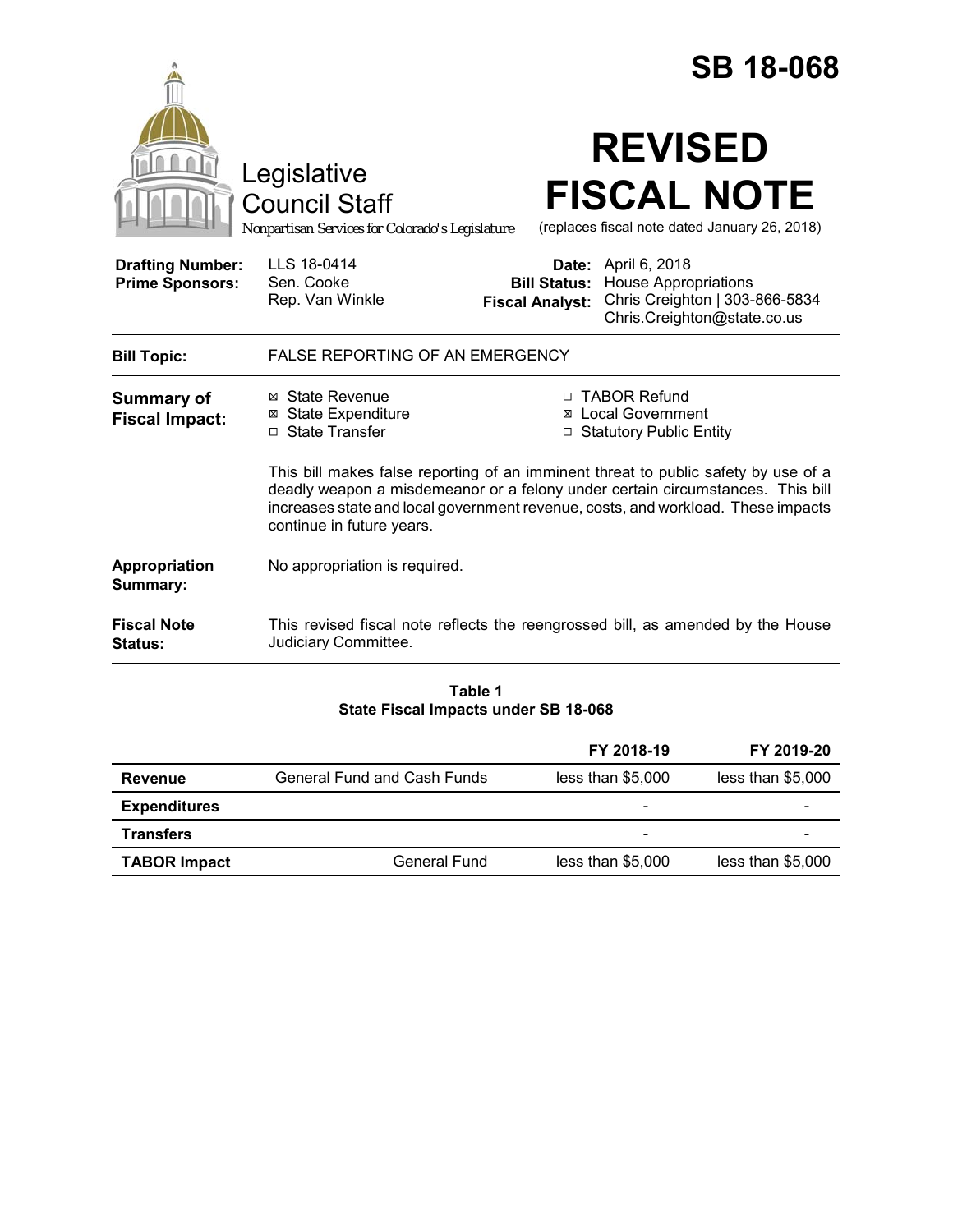## **Summary of Legislation**

Under current law a person may be charged with a class 2 or 3 misdemeanor, depending on the circumstances, for making a false report to authorities. This bill makes it an extraordinary risk class 1 misdemeanor to falsely report an imminent threat to public safety by use of a deadly weapon, if the report causes any government agency that deals with emergencies to initiate actions to evacuate or otherwise displace the occupants of a public building, business, place of assembly, or facility of public transportation. This crime becomes a felony if:

- the emergency response to the false report causes serious bodily harm to another person (class 4 felony); or
- death occurs to another person as a result of the emergency response (class 3 felony).

Offenders may be tried in the county where the false report was made, the county where the false report was communicated to law enforcement, or the county where law enforcement responded to the false report. Offenders must pay restitution equal to the cost of the evacuation or the emergency response.

## **Comparable Crime**

Legislative Council Staff is required to include certain information in the fiscal note for any bill that creates a new crime, changes the classification of an existing crime, or changes an element of the existing crime that creates a new factual basis for the offense and increases the penalties of such crimes depending on the circumstances. This bill changes elements of an existing crime and increases the penalties in certain circumstances. Sentencing data on the crimes of false reporting to authorities (class 3 misdemeanor or class 2 misdemeanor while committing another crime) and false reporting of explosives (class 6 felony) was analyzed to form an estimate on the prevalence of false reporting.

**False reporting to authorities.** Since 2015, there have been 4,095 convictions of false reporting to authorities (2,563 Male, 1,531 Female; 1 unknown; 3,352 Caucasian, 340 Black, 279 Hispanic, 59 American Indian, 37 other, 25 Asian, 3 unknown). Of these convictions, 58 resulted in the offender being sentenced to county jail; however, the majority of these (39) were for providing false identification, which is processed under the same statute.

**False repoting of explosives.** Since 2015, there have been 16 convictions of false reporting of explosives (15 Male, 1 Female; 13 Caucasian, 2 Black, 1 Hispanic). Of these convictions, 3 resulted in a Department of Corrections (DOC) sentence and 4 in a county jail sentence.

**Assumption.** This fiscal note assumes there will be 10 cases per year of false reporting of an imminent threat to public safety or use of a deadly weapon and that at least one of these cases will result in a sentence to county jail.

# **State Revenue**

Beginning in FY 2018-19, this bill will increase state cash fund revenue. The exact revenue impact is unknown and will depend on the number of convictions and the amount of restitution that must be paid, but is estimated to be less than \$5,000 per year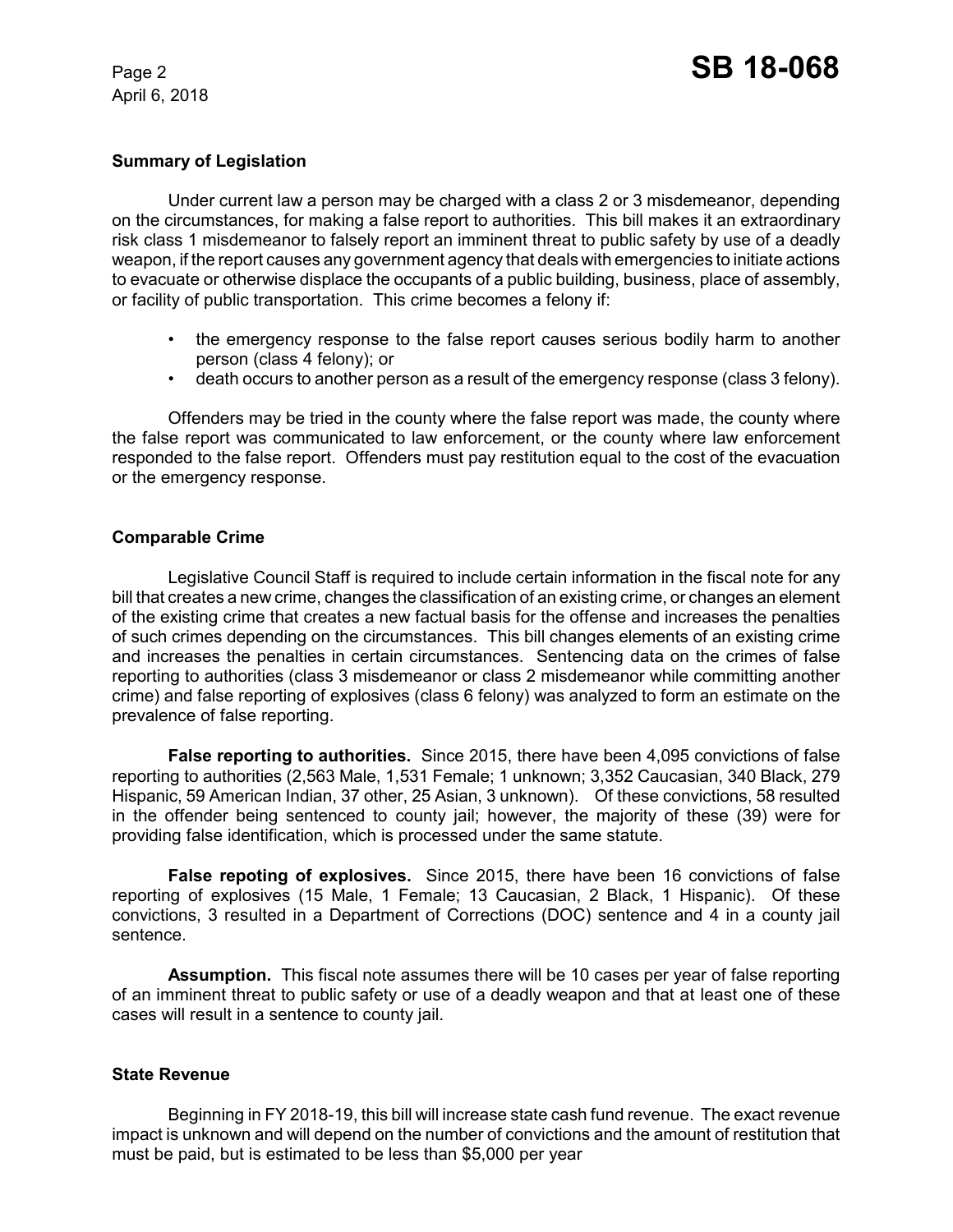**Criminal fines.** The bill is anticipated to increase state revenue by less than \$5,000 per year, credited to the Fines Collection Cash Fund in the Judicial Department. The following fine penalties may be assessed for criminal false reporting:

- $\cdot$  \$500 to \$5,000 for a class 1 misdemeanor;
- $\bullet$  \$2,000 to \$500,000 for a class 4 felony; and
- $\cdot$  \$3,000 to \$750,000 for a class 3 felony.

Because the courts have the discretion of incarceration, imposing a fine, or both, the precise impact to state revenue cannot be determined, but is estimated to be less than \$5,000 per year.

**Court and administrative fees.** The bill will also increase state fee revenue credited to the General Fund and to various cash funds. Fees are imposed for a variety of court-related costs, which vary based on the offense, but may include probation supervision, drug or sex offender surcharges, victim compensation, and late fees, among others. Some fee revenue is shared with local governments; refer to the Local Government Impact section for additional information.

**Restitution.** State revenue will also increase from any restitution paid by offenders equal to the amount of state costs for any emergency response or evacuation caused by a false report. This impact has not been estimated.

# **TABOR Refund**

On net, this bill increases state revenue subject to TABOR, which will increase the amount of money required to be refunded under TABOR for FY 2018-19 and FY 2019-20.

For FY 2018-19 and FY 2019-20, the bill increases the TABOR refund obligation by less than \$5,000 per year while increasing General Fund and cash fund revenue by less than \$5,000 per year, resulting in a net decrease of less than \$5,000 per year in the amount available for the General Fund budget. State revenue subject to TABOR is not estimated for years beyond FY 2019-20.

### **State Expenditures**

Beginning in FY 2018-19, this bill increases state expenditures and workload in the Judicial Department and agencies that provide representation to indigent persons, including the Office of the State Public Defender and the Office of the Alternate Defense Counsel. State General Fund expenditures in the Department of Corrections are potentially increased, as discussed below.

**Judicial Department.** The bill is expected to result in 10 new case filings every year, which will increase workload in the trial courts. Given that a judicial officer can handle 511 criminal cases per year on average, this workload increase is considered to be minimal and can be accomplished within existing appropriations. To the extent that offenders convicted of class 1 misdemeanor false reporting are sentenced to longer probation periods than under current law, probation workload will increase to supervise them.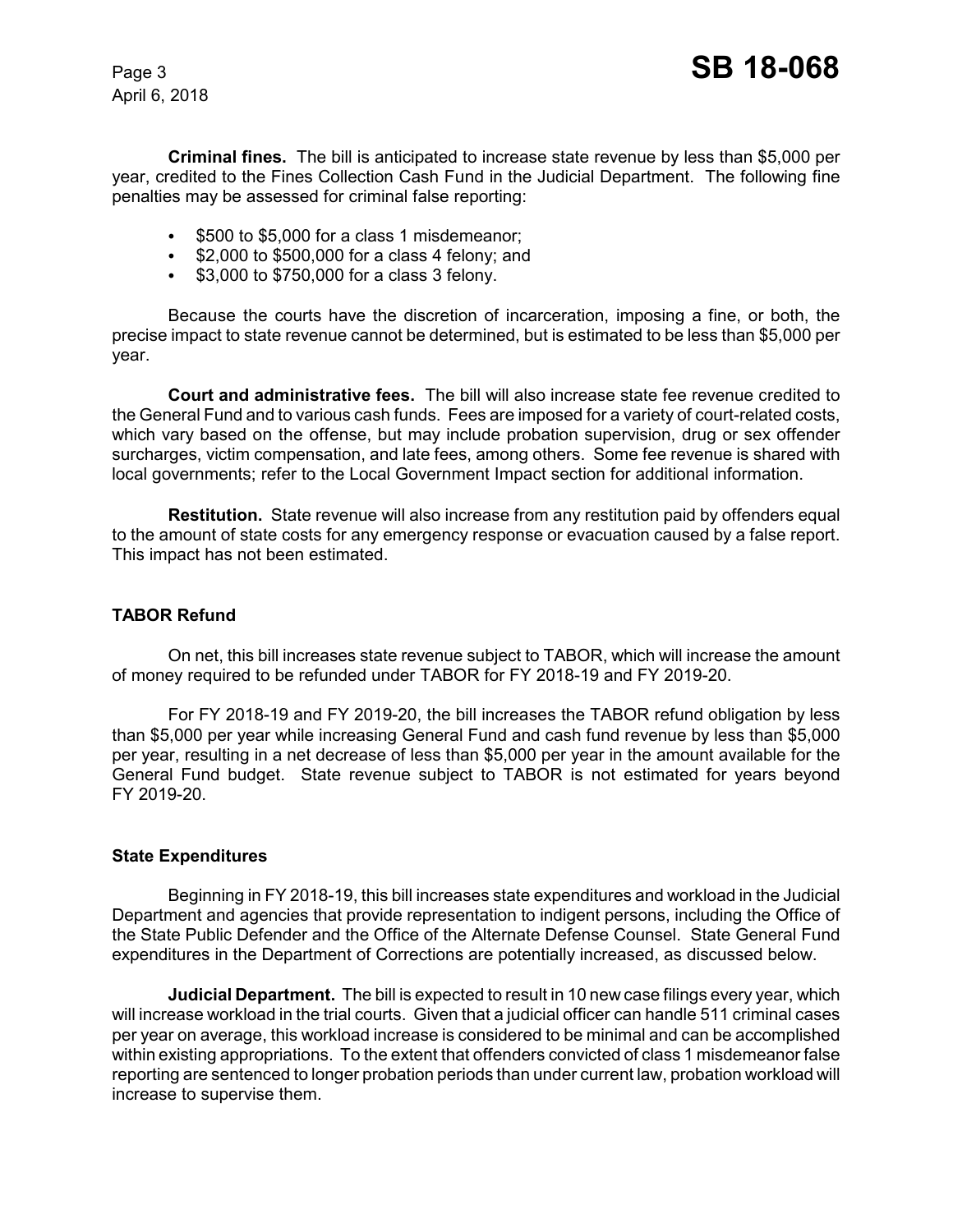**Agencies providing representation to indigent persons.** Workload and costs for the Office of the State Public Defender and the Office of the Alternate Defense Counsel will increase under the bill to the extent that offenders are indigent. This analysis assumes the affected offices will request any required increases in appropriations through the annual budget process.

**Department of Corrections.** To the extent that offenders are convicted of false reporting that results in serious bodily harm (class 4 felony) or death (class 3 felony), this bill will increase prison bed and parole costs for the DOC. For informational purposes, the average DOC length of stay is 33.9 months for a class 4 felony and 74.9 months for a class 3 felony. Offenders convicted of a class 4 felony will spend 26.1 months on parole and 41.9 months on parole for class 3 felony convictions. This analysis assumes that the DOC will request any required appropriations through the annual budget process

For additional information about costs in fiscal notes for bills affecting the Department of Corrections, please visit: leg.colorado.gov/fiscalnotes.

### **Local Government Impact**

Overall, this bill is expected to increase local government revenue, costs, and workload as described below. The exact impact to a particular local government will vary depending on the number of false reporting offenses committed and number of cases tried within its jurisdiction.

**District attorneys**. The bill increases workload and costs for district attorneys to prosecute any new offenses of false reporting.

**County jails.** One new sentence for a period of between 6 and 24 months is expected per year for an extraordinary risk class 1 misdemeanor which will increase county jail costs. Under current law, a court may sentence a false reporting offender to jail for a class 2 misdemeanor for a period of between 3 and 12 months and 0 and 6 months for a class 3 misdemeanor. To the extent that existing class 2 or class 3 misdemeanor offenders are instead convicted of an extraordinary risk class 1 misdemeanor, county jail costs will also increase. Because the courts have the discretion of incarceration or imposing a fine, the precise impact at the local level cannot be determined. Estimated costs to house an offender in a county jail vary from \$53 to \$114 per day. For the current fiscal year, the state reimburses county jails at a daily rate of \$54.39 to house state inmates.

To the extent that offenders currently convicted of misdemeanor false reporting and sentenced to county jail under current law are instead convicted of a felony and sentenced to DOC, county jail costs will decrease.

**Denver County Court.** The bill results in an increase in criminal fine and court fee revenue, costs and workload for the Denver County Court to try class 1 misdemeanor false reporting cases. Probation services in the Denver County Courts may also experience an increase in revenue and workload to supervise persons convicted under the bill that may be sentenced to a longer probation term within Denver County. To the extent that Denver offenders are instead tried for felony false reporting under this bill, Denver County Court revenue, costs, and workload will decrease.